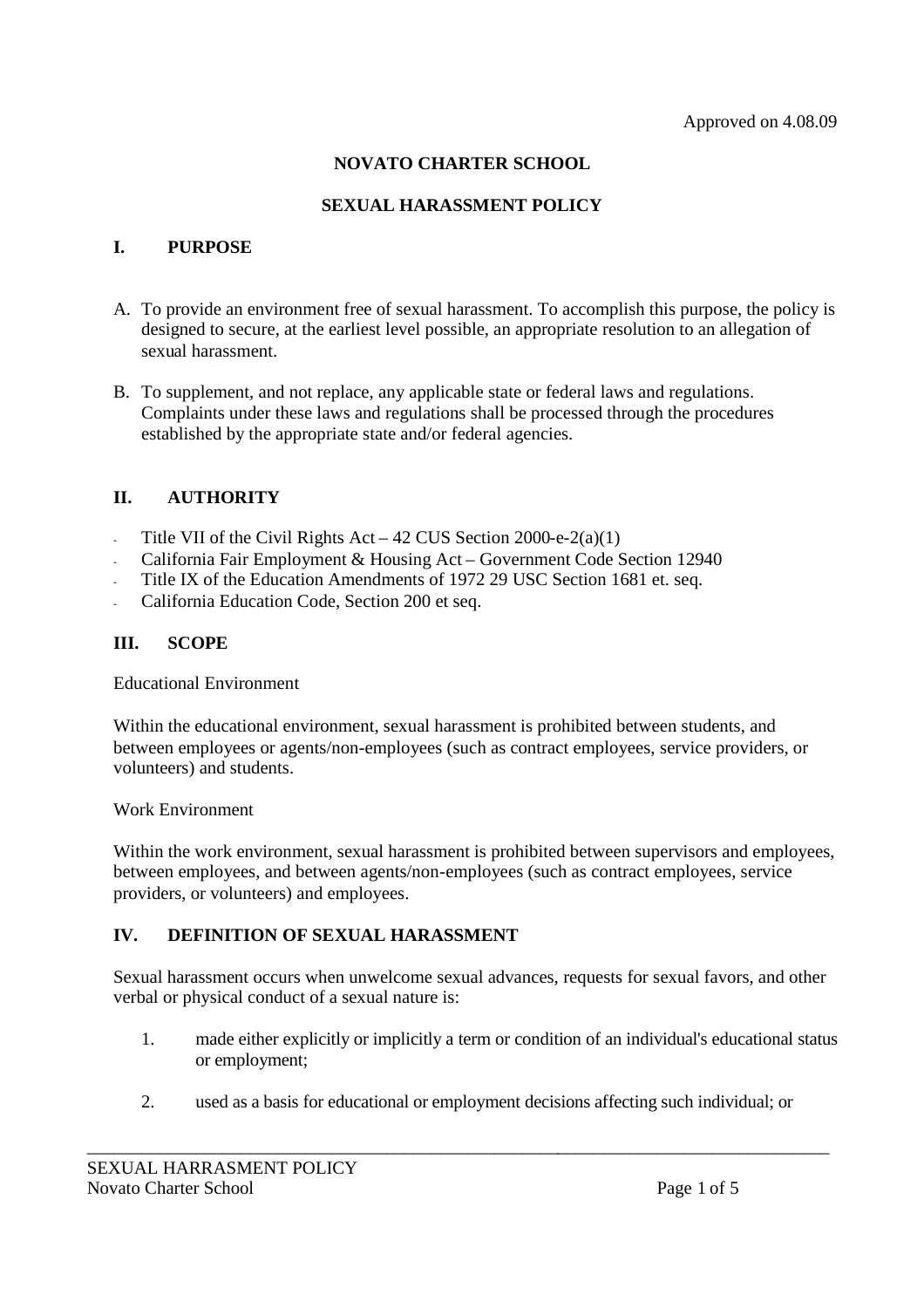3. has the purpose or effect of unreasonably interfering with an individual's educational or work performance or creating an intimidating, hostile or offensive educational or working environment.

# **V. POLICY**

The following acts are considered sexual harassment, are unlawful and will not be tolerated at the Novato Charter School:

- 1. Making unsolicited written, verbal, physical and/or visual contact with sexual overtones. (Written examples include but are not limited to: suggestive or obscene letters, notes, invitations. Verbal examples include, but are not limited to: derogatory comments, innuendos, slurs, jokes, epithets. Physical examples include, but are not limited to: assault, touching, impeding, or blocking movement. Visual examples include, but are not limited to: leering, gestures, display of sexually suggestive objects or pictures, cartoons, or posters.)
- 2. Continuing to express sexual interest after being informed that the interest is unwelcome. (Reciprocal attraction between appropriate parties is not considered sexual harassment.)
- 3. Making reprisals, threats of reprisal, or implied threats of reprisal following a negative response.

For example, **within the work environment,** either implying or actually withholding support for an appointment, promotion, or change of assignment; suggesting a poor performance report will be prepared, or suggesting probation will be failed.

For example, **within the educational environment** either implying or actually withholding grades earned or deserved; suggesting a poor performance evaluation will be prepared; or suggesting a letter of recommendation will be denied.

4. **Within the work environment,** engaging in implicit or explicit coercive sexual behavior which is used to control, influence, or affect the career, salary, and/or work environment of another employee.

**Within the educational environment,** engaging in implicit or explicit coercive sexual behavior which is used to control, influence, or affect the educational opportunities, grades, and/or learning environment of a student.

5. Offering favors or educational or employment benefits, such as grades or promotions, favorable performance evaluations, favorable assignments, favorable duties or shifts, recommendations, reclassification, etc. in exchange for sexual favors.

Any expression of sexual interest between adults and students, regardless of reciprocity is considered inappropriate and shall be subject to discipline under applicable state law.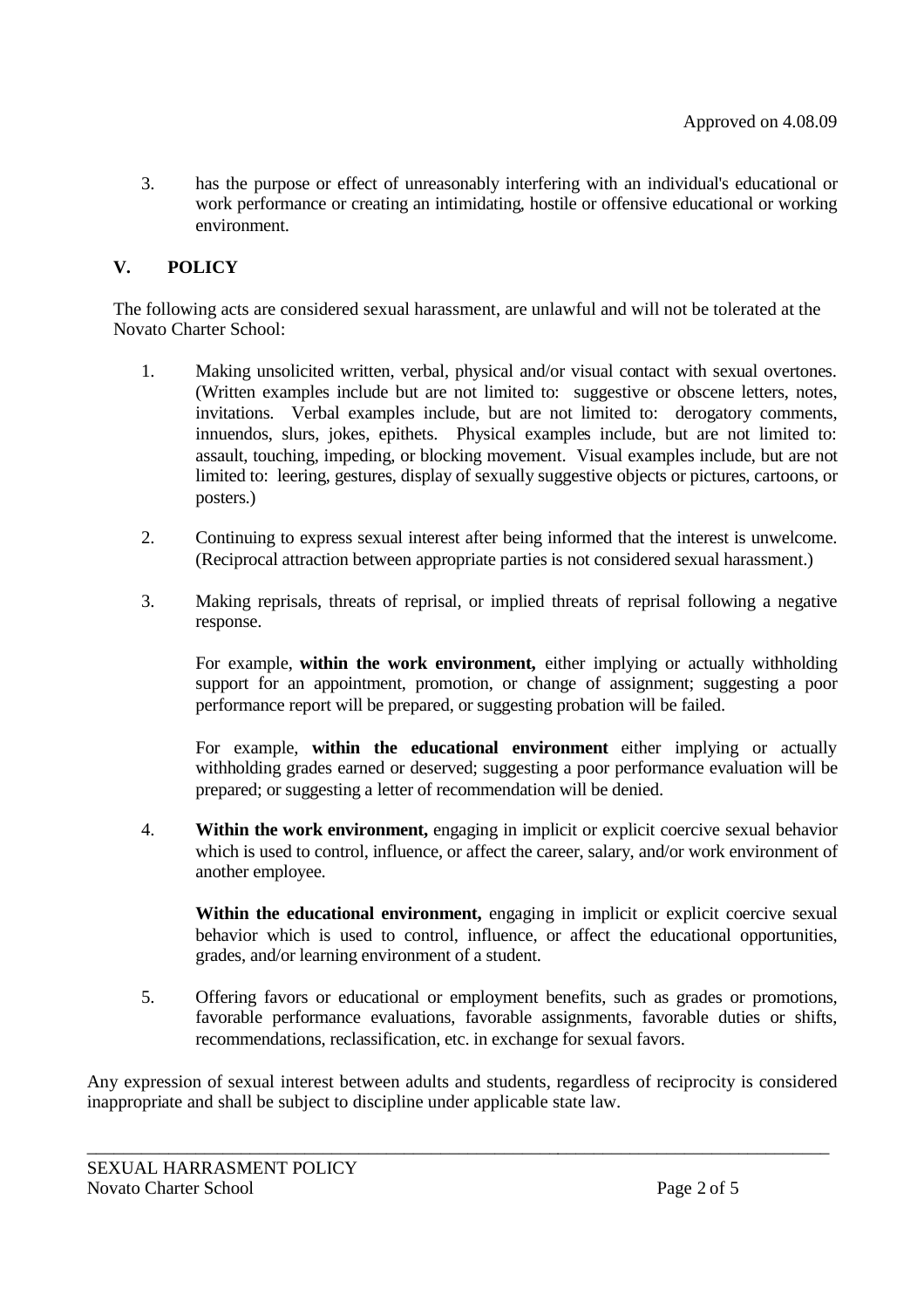# **VI. COMPLAINT AND REPORTING PROCEDURE**

#### **Process**

Any student, employee, or agent who believes he or she has been sexually harassed by an employee, agent, or student of the School, should promptly report the facts of the incident(s) and the name of the individual involved to an adult staff member with whom they feel comfortable, and that person shall report the incident to the School Director. If the alleged harasser is the School Director, the person can report the incident to any Board member. A written report of the alleged incident will be developed by the School Director or by a Board member. A copy of the report, along with a copy of this policy, shall be mailed to the parent of the student who initiated the complaint.

All staff, upon personal knowledge of an incident of sexual harassment, are obligated to report it to the School Director, or if the harasser is the Director, the report shall be made to any Board member. Failure to do so is a violation of this policy. Failure of staff to report student allegations of sexual harassment within three (3) school days is a violation of this policy.

Students who feel aggrieved because of unwelcome conduct that may constitute sexual harassment are not required to inform the person engaging in such conduct that the conduct is unwanted, offensive and must stop, but are encouraged to do so. An aggrieved individual is not required to complain to his or her instructor if that instructor is the individual who is harassing the student. Any individuals making a report may bring an advocate to assist them.

#### **Filing Complaints with State and Federal Agencies**

Aggrieved parties may wish to file complaints with other appropriate state and federal agencies, including:

U.S. Office for Civil Rights 50 United Nations Plaza, Room 239, San Francisco, CA 94102 (415) 556-7000

The State Fair Employment and Housing Commission 30 Van Ness Avenue, San Francisco, CA 94102, (415) 557-2005.

## **Confidentiality**

An allegation of sexual harassment and the results of the investigation shall be kept confidential to the extent reasonably possible under the investigative process. Witnesses and those interviewed shall be informed of the confidential nature of the issues and the investigation, and shall be informed that it will be a violation of this policy to disclose the allegation or the nature of the investigation to others and shall be subject to disciplinary action as defined in this policy.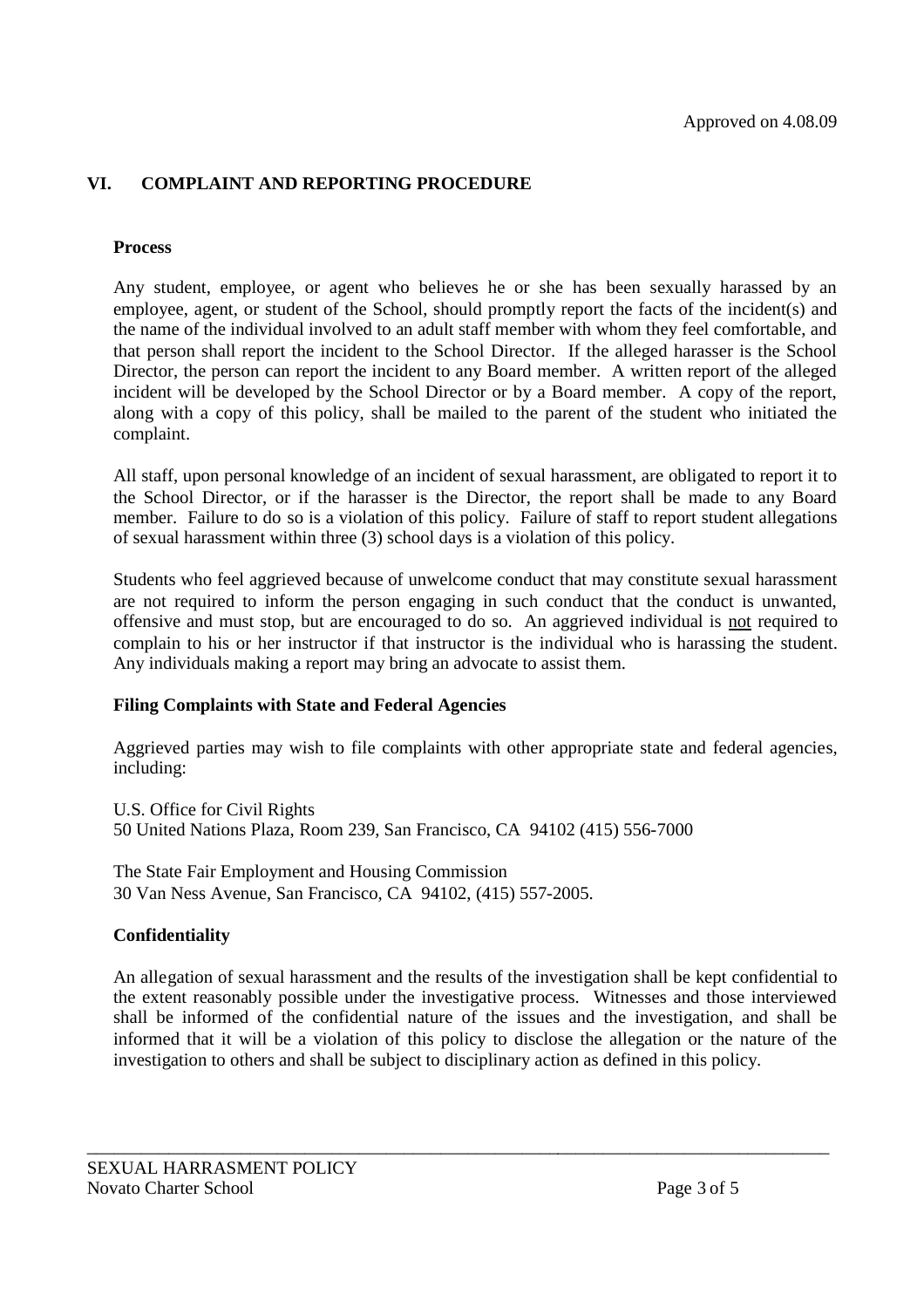## **Retaliation is prohibited**

The initiation of an allegation of sexual harassment, will not cause any reflection on the individual reporting the incident or witnesses nor will it affect such persons' future business dealings with the School, his or her employment, compensation or work assignments, or, in the case of students, grades, class section or other matters pertaining to his or her status as a student of any School programs. It shall be a violation of this policy to engage in such retaliation. An allegation of retaliation shall be considered as a separate incident, shall be investigated, and shall be subject to disciplinary action.

### **Time Limits**

Allegations of sexual harassment shall be reported by the complainant as soon as reasonably possible after the conduct in question has taken place. Students, employees, or agents of the school wishing to report allegations to additional agencies, such as the U.S. Office for Civil Rights, should know that this agency follows a 180 day time limit for reporting alleged incidents of sexual harassment.

### **Disciplinary Action**

When an allegation of sexual harassment is supported by the investigation and disciplinary action is necessary, the School Director will determine what course of action is appropriate, depending upon whether the harasser is a student, staff member, or agent of the School.

Employees who violate this policy may be subject to discipline up to and including dismissal. Such disciplinary action shall be in accordance with applicable policies, laws, and/or collective bargaining agreements. Students who violate this policy may be subject to discipline up to and including expulsion. Such disciplinary action shall be in accordance with board policy and state law. Agents of the School who violate this policy may be subject to penalties and sanctions as may be available to the School, including termination of business relationships and contracts or the privilege of volunteering on campus.

#### **Appeal Procedures**

Either the complaining party or the accused may appeal the findings of an investigation to the Governing Board of the School. Appeals shall be made in writing within ten (10) business days from the date of a finding.

#### **Training**

To implement this policy the School will provide appropriate training programs for staff; teachers will be instructed to discuss the topic in a pedagogically and age-appropriate way with their students.